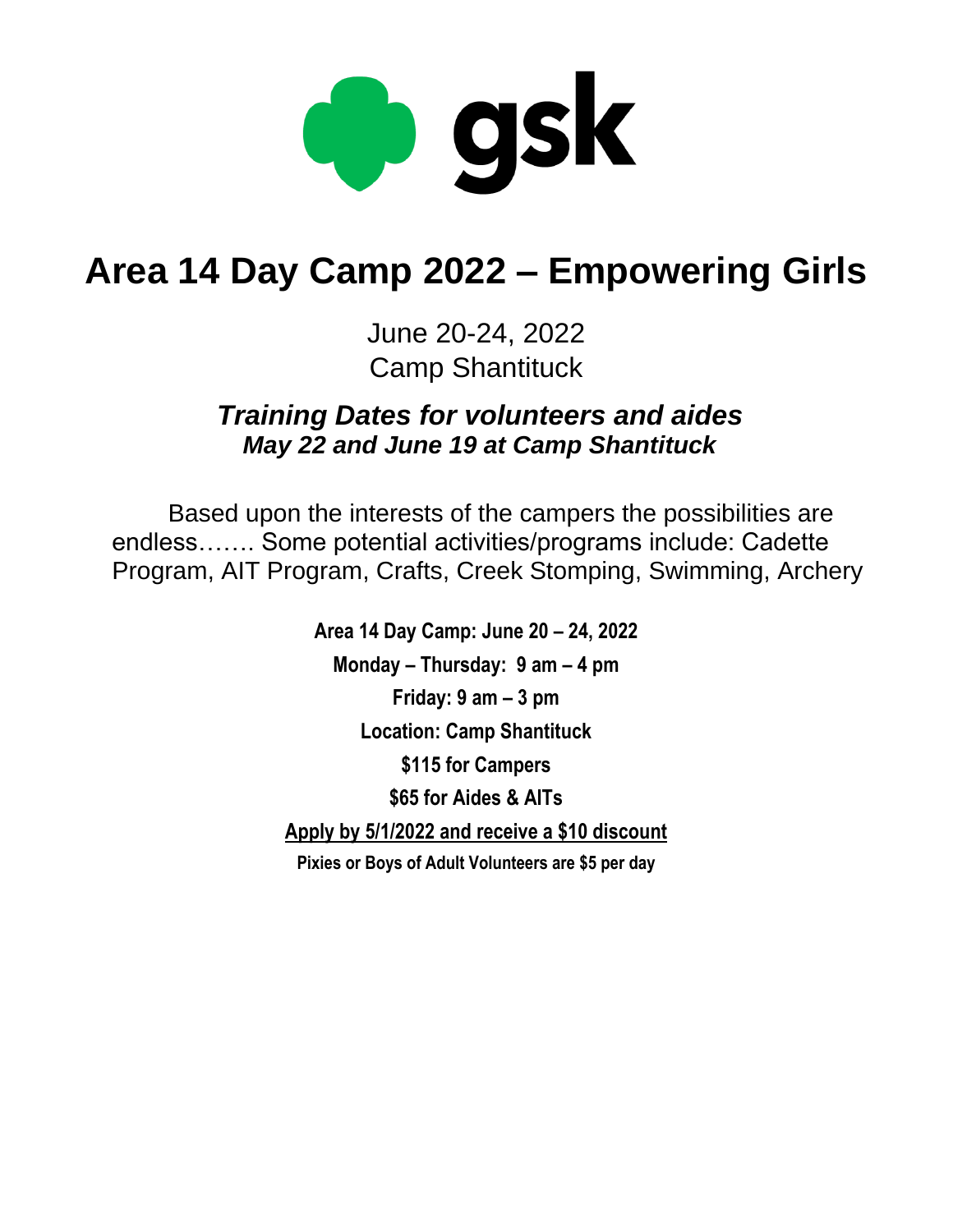# Girl Scouts of Kentuckiana Day Camps and Summer Camporees

Any girl may attend camp. If she is not currently a Girl Scout, all you need to do is submit her Girl Scout membership online. This fee will provide membership through September 30 of the current year.

#### **REGISTRATION IS ON A FIRST COME BASIS! Registration opens 3/15/2022 and closes WHEN CAMP IS FULL.**

There is a limit on the number of campers allowed at camp. You may continue to apply for camp up until the week before camp. Please email to see if spaces are still available. Please remember camp often fills up by the end of May, so please get your registrations in as early as possible.

Send the completed **registration form** and **signed health history** with a **check or money order** for \$115 payable to Area 14 Day Camp.

\*\*Do not wait on GSK Kentuckiana Credits or Financial assistance. Remove and complete the registration form and health history in this brochure. Financial assistance will only pay half the fee or less depending on funds. Please send in \$55 with your forms.\*\*

If you will be using GSK Kentuckiana Credits, make the check payable for the balance due (\$115.00 less GSK Kentuckiana Credits amount). Email GSK Kentuckiana Credits to daycamparea14@gmail.com as soon as they are received.

Incomplete registrations will not be processed. All registration materials should be mailed to: Area 14 Day Camp PO Box 81

### Hillview, KY 40129

#### **Who May Attend**

Any girl may attend camp; however, she must join Girl Scouts. Visit our website at [www.gskentuckiana.org/join.](http://www.gskentuckiana.org/join) Membership is \$40 and expires September 30 of the current year. However, if she is registering after May 1, we suggest taking advantage of the new Extended Year Membership! A girl can sign up to be a Girl Scout, pay \$50 and her membership will not expire until September 30 of the NEXT year. This saves the family \$30 and ensures her Girl Scout experience continues past camp!

#### **Financial Assistance**

Financial assistance is available to registered Girl Scouts through the Joyce Seymour Leadership Fund. Please visit [www.gskentuckiana.org/jslf](http://www.gskentuckiana.org/jslf) to complete the online application for a day camp scholarship.

#### **Refunds**

The camp registration fee may be refunded for a cancellation due to illness, family emergency, or relocation. Check with your camp registrar for details.

#### **Website**

More information about camps can be found on the GSK website: [www.gskentuckiana.org/daycamp.](http://www.gskentuckiana.org/daycamp)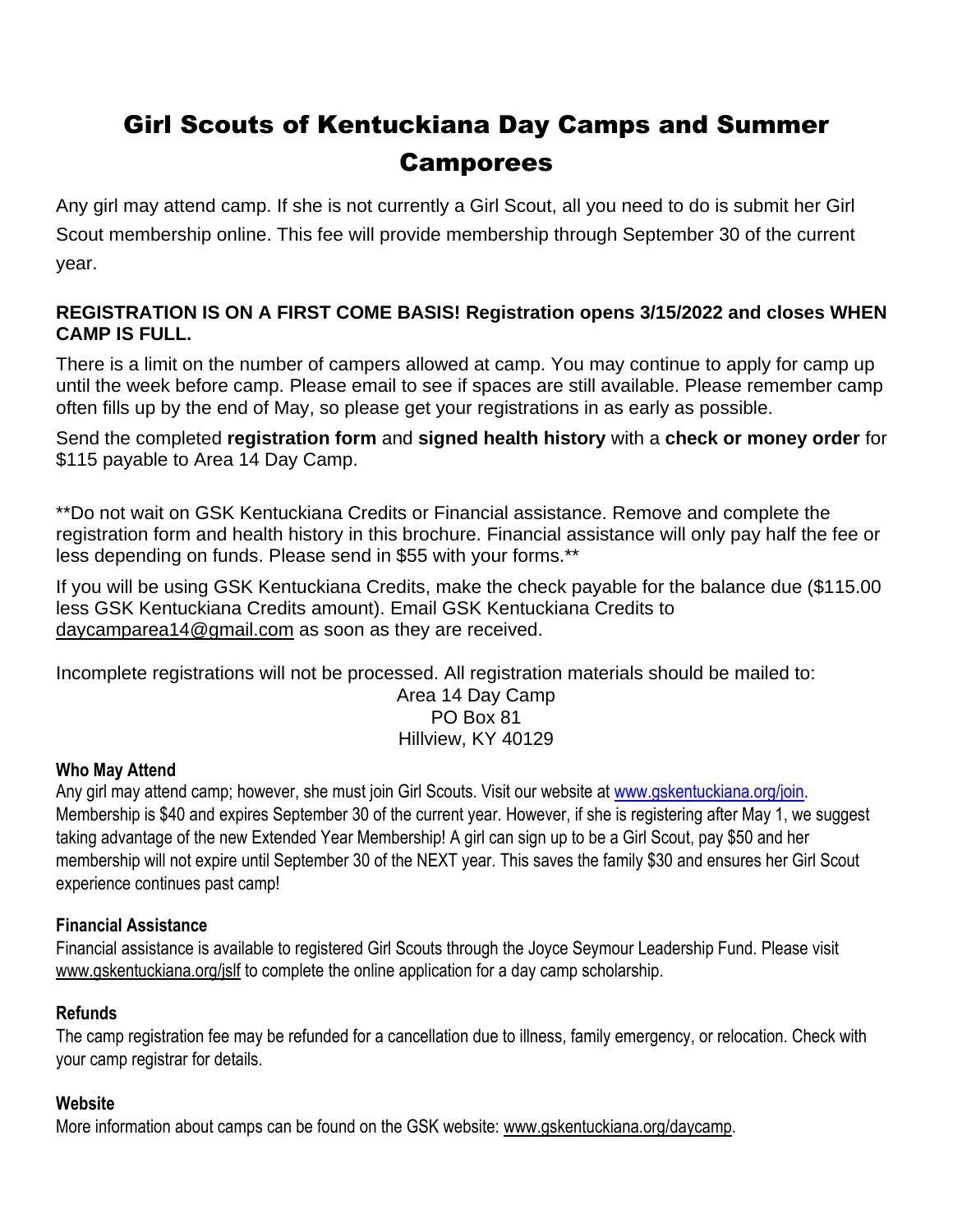#### **Resident Camp Fun!**

Resident camp is the heart and soul of the summer camp experience. Caring counselors guide girls to make life-long memories, new friends, and discover the pleasure of the outdoors. Girls will be challenged to try new things and will come back a more courageous and confident girl of character. Learn more at [www.gskentuckiana.org/residentcamp.](http://www.gskentuckiana.org/residentcamp)

#### **Local Girl Scout Office**

Metro Louisville - 502-636-0900 - 888-771-5170

#### QUESTIONS?

| Day Camp Director:  | Angie Arbaugh<br>Email: daycamparea14@gmail.com   |
|---------------------|---------------------------------------------------|
| Day Camp Registrar: | Lisa Hester                                       |
|                     | Area 14 Day Camp PO Box 81<br>Hillview, KY 401290 |
|                     | Email: daycamparea14@gmail.com                    |

Please remember that Area 14's camps are coordinated and run by volunteers. These volunteers are also parents, hold jobs and are busy people. Please make sure to read over all camp information before contacting us with questions. These volunteers devote a great deal of time and energy to planning and running an excellent camp program. Also, consider volunteering your time to assist with camp. We can't have camp without the volunteers. Outdoor training will be available during May through the council which will help you prepare for day camp.

#### **REMINDERS:**

*You will receive a confirmation email if your daughter gets into camp*. Check you spam folder if you haven't received anything. Please remember we can only take as many Girl Scouts as we have adult volunteers to meet ratios. Please consider volunteering your time to ensure as many Girl Scouts can have the camp experience as possible. Girl Scouts of volunteers are guaranteed a spot at camp.

Requests for placement of girls to be with other girls in a unit will be taken into consideration **(please put any placement requests in the space provided on the registration form)**. **We cannot guarantee placement due to the number of girls attending.** We do split up troops so girls can make new friends. NO Changes can be made within four weeks of camp due to logistics.

## **EMERGENCY INFORMATION**

Safety is an important concern to us with Girl Scout camp. We work hard to ensure that all volunteer adults are trained for camp and that all Girl Scout safety standards are met. Please make sure that you have filled out your daughter's Health History Form for camp, including emergency contact number.

#### **EMERGENCY PHONE NO. FOR CAMP SHANTITUCK: 957-3920**

Please use this number for emergencies ONLY

Follow our Facebook page for updates, photos, and emergency information:

Day Camp Area 14, Girl Scouts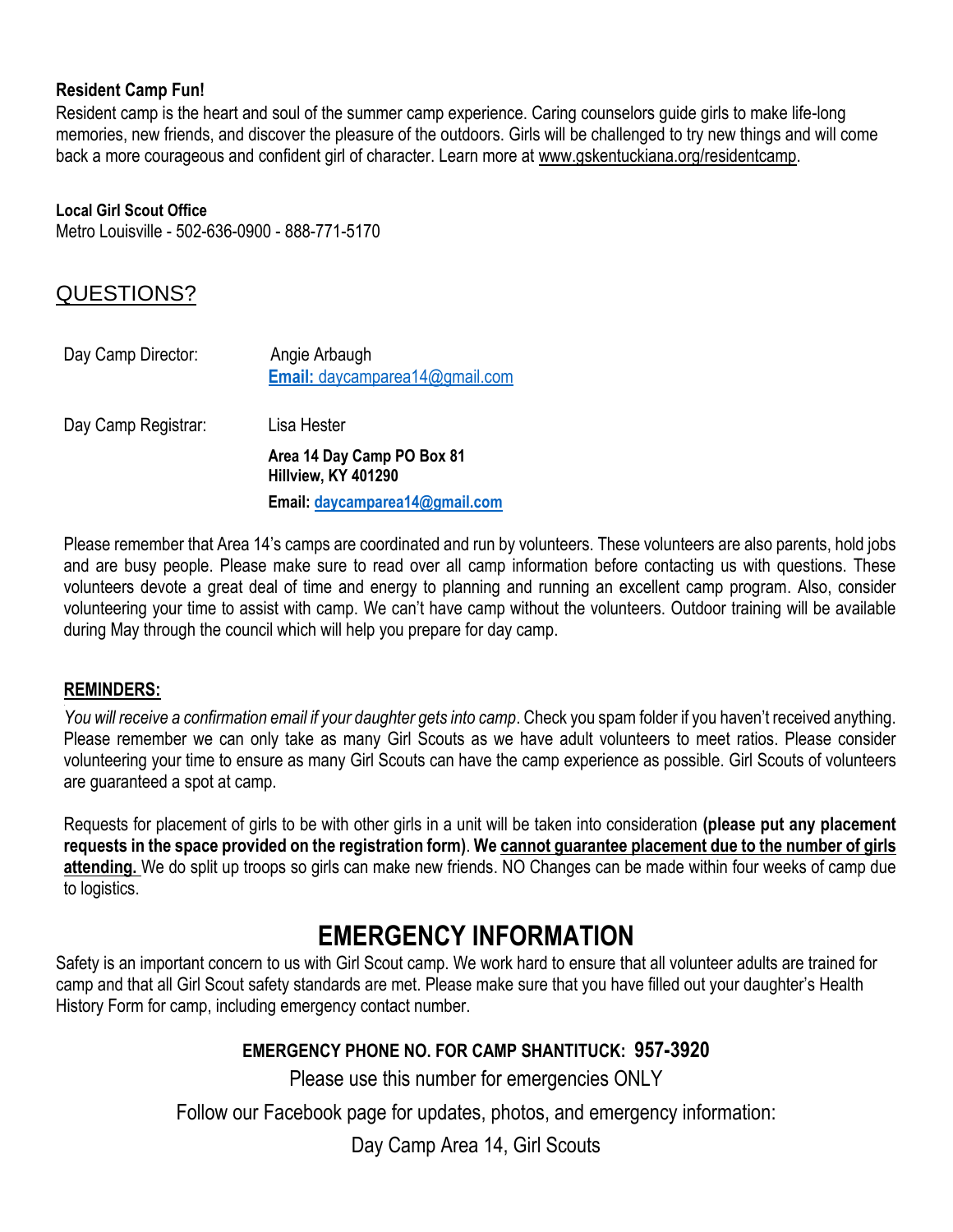# **Planned Bus Schedule**

| Location          | <b>Days</b> | <b>Morning Bus Pickup</b> | <b>Afternoon Bus Drop Off</b> |
|-------------------|-------------|---------------------------|-------------------------------|
| <b>St Gabriel</b> | M, Tu       | 8:15am                    | 4:30 <sub>pm</sub>            |
| <b>St Gabriel</b> | W           | 8:15am                    | <b>NONE</b>                   |
| <b>St Gabriel</b> | Th          | <b>NONE</b>               | 4:30                          |
| <b>St Gabriel</b> |             | 8:15am                    | 3:30 <sub>pm</sub>            |

| Location           | <b>Days</b> | <b>Morning Pickup</b> | <b>Afternoon Drop Off</b> |
|--------------------|-------------|-----------------------|---------------------------|
| Mt Washington Elem | M, Tu       | 8:15am                | 4:30 <sub>pm</sub>        |
| Mt Washington Elem | W           | 8:15am                | <b>NONE</b>               |
| Mt Washington Elem | Th          | <b>NONE</b>           | 4:30                      |
| Mt Washington Elem |             | 8:15am                | 3:30 <sub>pm</sub>        |

| Location             | <b>Days</b> | <b>Morning Pickup</b> | <b>Afternoon Drop Off</b> |
|----------------------|-------------|-----------------------|---------------------------|
| Southern High School | M, Tu       | 8:15am                | 4:30 <sub>pm</sub>        |
| Southern High School | W           | 8:15am                | <b>NONE</b>               |
| Southern High School | Th          | <b>NONE</b>           | 4:30                      |
| Southern High School |             | 8:15am                | 3:30 <sub>pm</sub>        |

Bus times subject to change dependent upon camp enrollment.

**\*\*There is no bus service on Wednesday afternoon or Thursday morning due to the overnight.**

**\*\*Friday afternoon pickup is one hour earlier**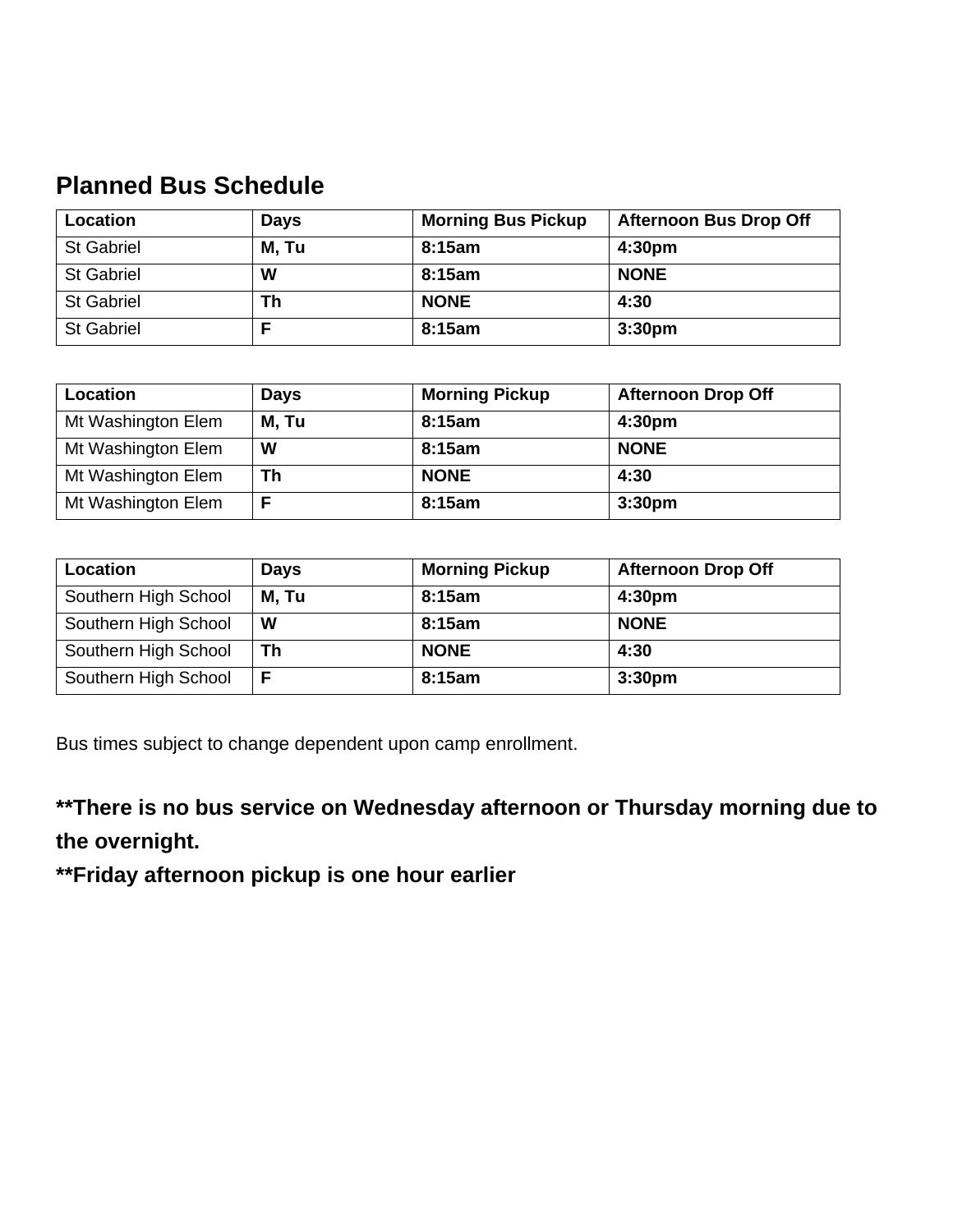#### **Adults: Do you have some time you can give to camp?**

This camp is staffed by volunteers who give their time freely so that all interested may attend camp. We are looking for adults to help provide this wonderful experience for girls. We are limited in size by the number of adults willing to volunteer; to accommodate all the girls who want to attend camp, lots of adults are needed. No previous experience is required! Volunteers with GSK camp or adventure trainings are always needed.

You might help out by being a unit leader with girls, boys, or Pixies. Volunteers are also needed to offer special programs such as crafts, fishing, archery, etc. In fact, almost any skill or interest you can share can probably be used! Volunteering at camp is fun and a unique opportunity for you to have an important impact on your camper.

**\*\*\*\*\* All camp volunteers must be members of Girl Scouts and complete a criminal background check. To volunteer, please visit our website at [www.gskentuckiana.org/volunteer.](http://www.gskentuckiana.org/volunteer) Membership is \$25 and expires on September 30 of the current year. Once you complete your membership registration, you will receive an email with directions on how to submit your background check. This background check costs \$8 and is good for three years. Adults can register online for membership, do not send in with registration. Please note that adult volunteers are not placed with their daughter(s).\*\*\*\*\***

#### **TRAINING FOR ADULT VOLUNTEERS:**

It is preferred, though not required, for all adults working day camp to possess/obtain at least "Camp In A" training offered by the Council. Unit Leaders will need to have "Camp Out" certification. Information and registration is available through the council. Outdoor Training Weekend is May 20-22, 2022, this is a great opportunity to get in Camp in A,B or Camp Out certifications. Please consider attending. Our first day camp training will be Sunday after these sessions are over.

Area 14 Day Camp Training is required for volunteers. *New this year*: Instead of 3 trainings there will be an online or home training that all adults will need to complete before the first training. This information will be emailed when we received your registration.

Trainings will be held at Shantituck on the following dates:

*Sunday, May 22, 2022 from 6:30-8:30pm (after Outdoor Training Weekend) Sunday, June 19, 2022 from 3:30 – 6:30 pm*

All volunteers, aides, and AITs are expected to attend the camp setup day June 19th.

#### **Younger Siblings & Sons**

We offer a unit for Pixies (children 3-5 years of age and potty-trained) and a boys unit (ages 6-12) only for those adults that come out and work at camp. This service is offered at \$5 per day. Please note on the Adult Application that you will be bringing pixies or boys with you. Also complete a registration form and health history for each.

#### **(Pixies & younger boys can only be at camp while their parent is working at camp.)**

**FULL TIME VOLUNTEERS ARE GUARANTEED A SPOT FOR THEIR DAUGHTERS AT CAMP!** (We can't have camp without volunteers!)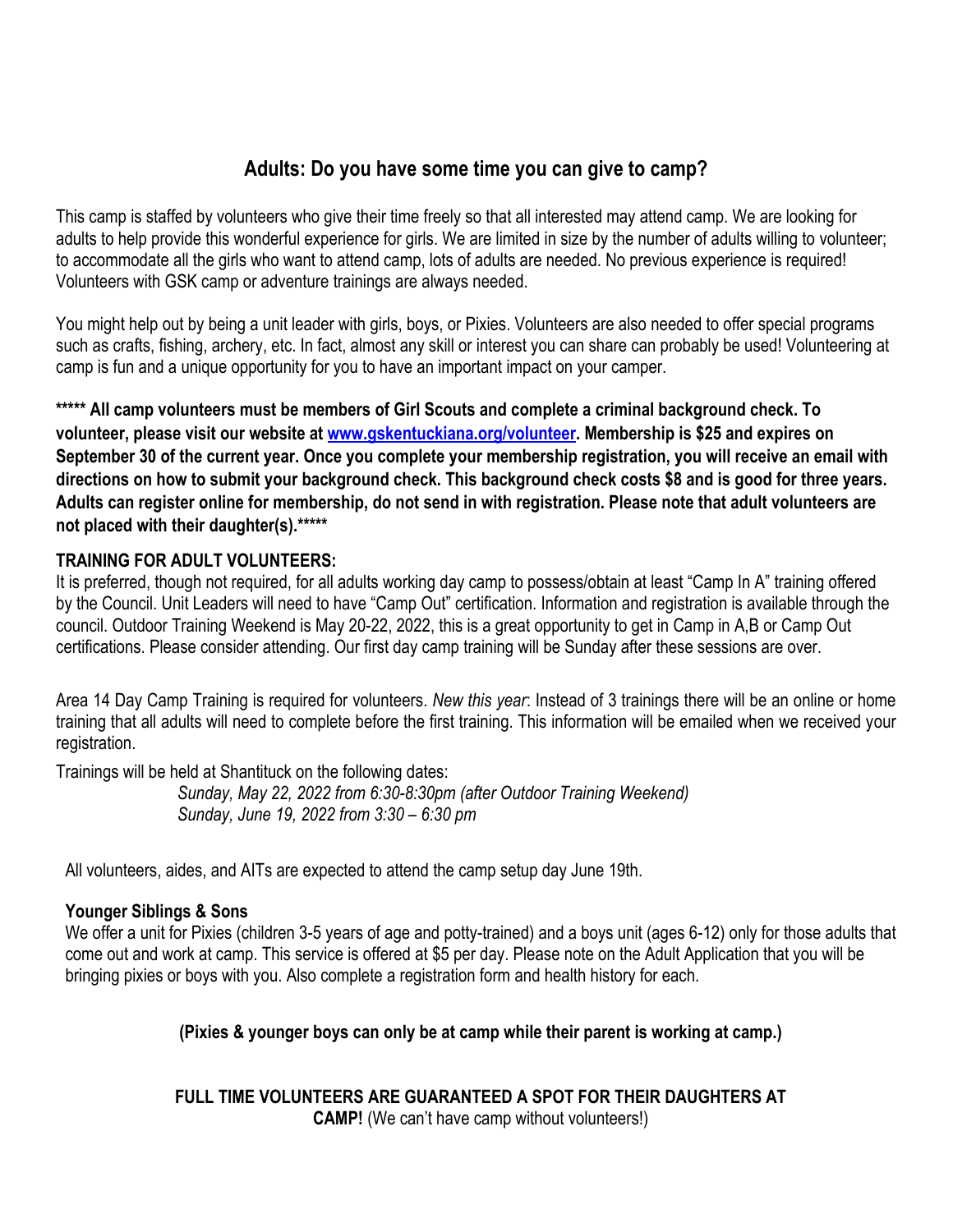# **Registration for Adult Camp Volunteers**

Complete a health history and this form even if you have pre-registered. (Please print)

|                                                               | Please circle all of the training that you have completed:    |                                                                                                                                                                                                                  |     |           |
|---------------------------------------------------------------|---------------------------------------------------------------|------------------------------------------------------------------------------------------------------------------------------------------------------------------------------------------------------------------|-----|-----------|
|                                                               |                                                               | Camp In A (Level 1) Camp In B (Level 2) Camp Out (Level 3)                                                                                                                                                       |     |           |
| <b>First Aid</b>                                              | CPR Archery                                                   | Wilderness Camping (Level 4)                                                                                                                                                                                     |     |           |
| <b>Teams Course</b>                                           |                                                               |                                                                                                                                                                                                                  |     |           |
| - No<br><b>Yes</b><br>Are you a registered Girl Scout? Yes No | Have you completed the Shield the Vulnerable online training? | Have you completed a volunteer application form (background check) in the last 3 years?<br>Yes<br><b>No</b>                                                                                                      |     |           |
| Mon. 6/20                                                     |                                                               | I am interested in working Day Camp. Circle all days or nights that you are available.<br>Tues. 6/21 Tues Night 6/21 Wed. 6/22 Wed Night 6/22 Thurs. 6/23 Fri. 6/24                                              |     |           |
|                                                               |                                                               | I will ride the bus to day camp Yes_____ No_____ I can serve as a bus monitor<br>Full-time volunteers receive a complimentary shirt. Circle size: S M L XL XXL XXXL                                              | Yes | <b>No</b> |
|                                                               |                                                               | Name of adult volunteer you would like to be paired with ________________________<br>Every attempt will be made to honor requests. This may not always be possible in order to meet Safety Activity Check Points |     |           |
|                                                               |                                                               | I will be bringing a daisy, pixie or boy to camp with me: Y N Pixies must be 3 years old and potty-trained                                                                                                       |     |           |

Please submit registration and a health history for you, the kindergartener, Pixie, or boys that you will be bringing. Shirts for Pixies and Boys are \$10. Indicate size on the corresponding registration form. I understand that I need to attend the training offered in order to serve as a camp volunteer, I also understand that my daughter will not be placed in my unit.

Signature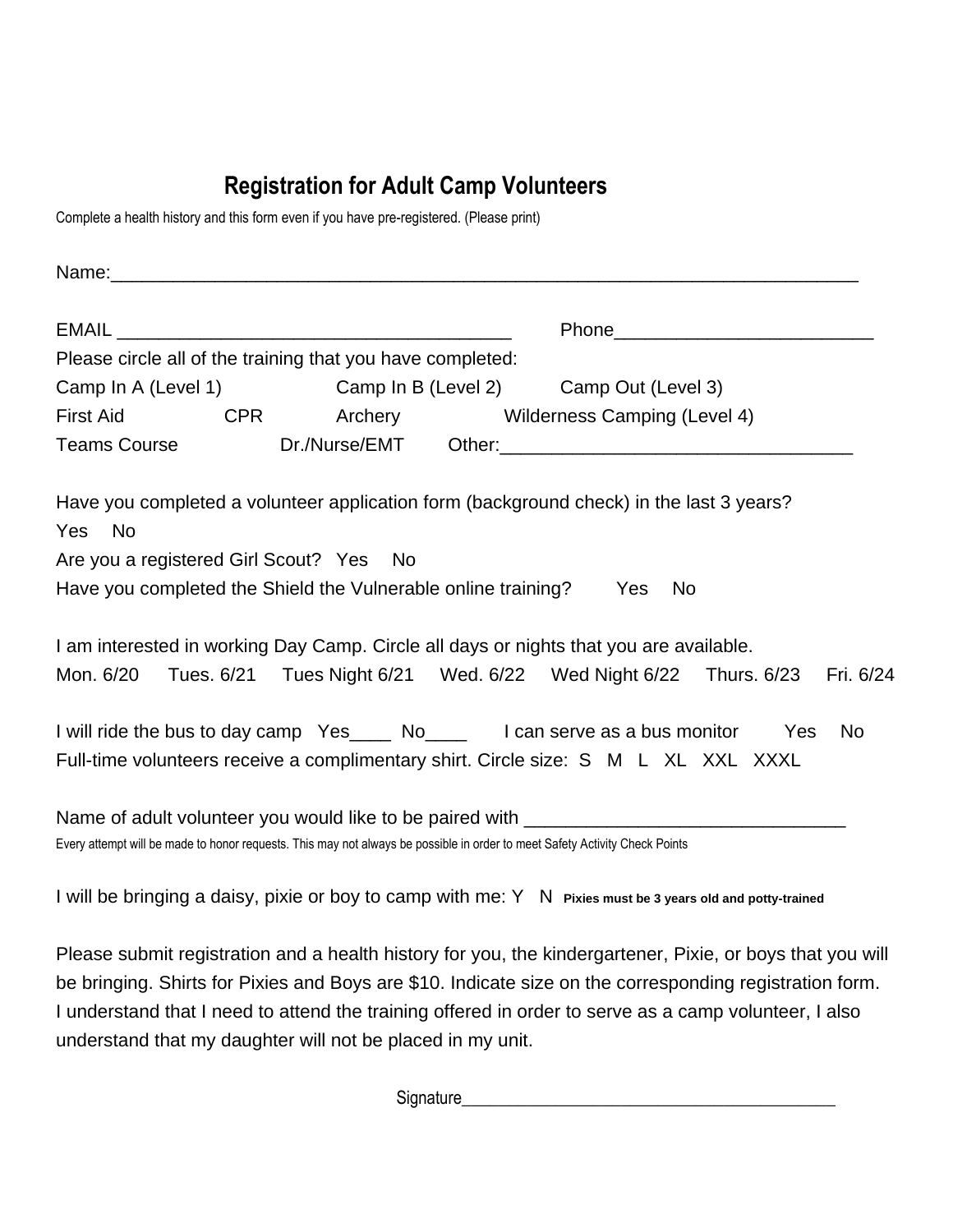#### PROGRAM AIDES FOR AREA 14 DAY CAMP

Older Girl Scouts, if you are looking for an opportunity to share your leadership skills and to help our younger girls experience camp, then being Program Aide at camp might be for you!

Area 14 Day Camp: June 20-24, 2022 Time: Mon-Thurs 8:30am – 4:00pm Friday 8:30am -3pm (Plus 3 overnight experiences) Aides/ AITs are invited to stay Sunday and Tuesday night. Wednesday night the whole camp stays overnight.

To be an aide at camp you need to be entering the 9<sup>th</sup> grade or higher in the fall of 2022 and have completed the AIT program or get camp director's approval. You will also need to be interviewed by the Day Camp Staff and sign a code of conduct.

Aides-In-Training (AIT) must be entering 8th grade.

**Training:** Program Aides and AITs must attend the scheduled day camp trainings and camp setup day. *Training #1: Sunday, May 22, 2022 6:30 – 8:30pm Camp Setup Day: Sunday, June 19,2022 3:30 – 6:30 pm*

Send an email to: Angie Arbaugh at **[Daycamparea14@gmail.com.](mailto:Daycamparea14@gmail.com)** Email should contain your name, brief explanation of why you can't attend the training session and a phone number where you can be contacted.

**Things to consider** before volunteering as an Aide or AIT:

- Please make sure camp does not interfere with your summer job. When working with a unit, we need you all day, every day. In order to serve all the girls, we need aides.
- If you are not chosen to work as a Program Aide or AIT or if your summer job schedule only allows you to be at camp part-time, we would love to utilize your talents in other areas such as cooking, songs, games, fire building, etc.
- Remember, you are a wonderful role model for the younger girls and they will be WATCHING YOU! You do make a difference.
- Your application is important. If interested, be sure to fill out the application form along with the camper registration form and health history and mail it to the Area 14 Day Camp Registrar.
- Program Aide and AIT camp fee is only **\$65** for the entire week, and includes overnights, food for overnights, camp shirts and patch. The cost can be covered by Kentuckiana Credits.
- Volunteering as a Program Aide or AIT may fulfill community service hours required for school. Check with your school counselor.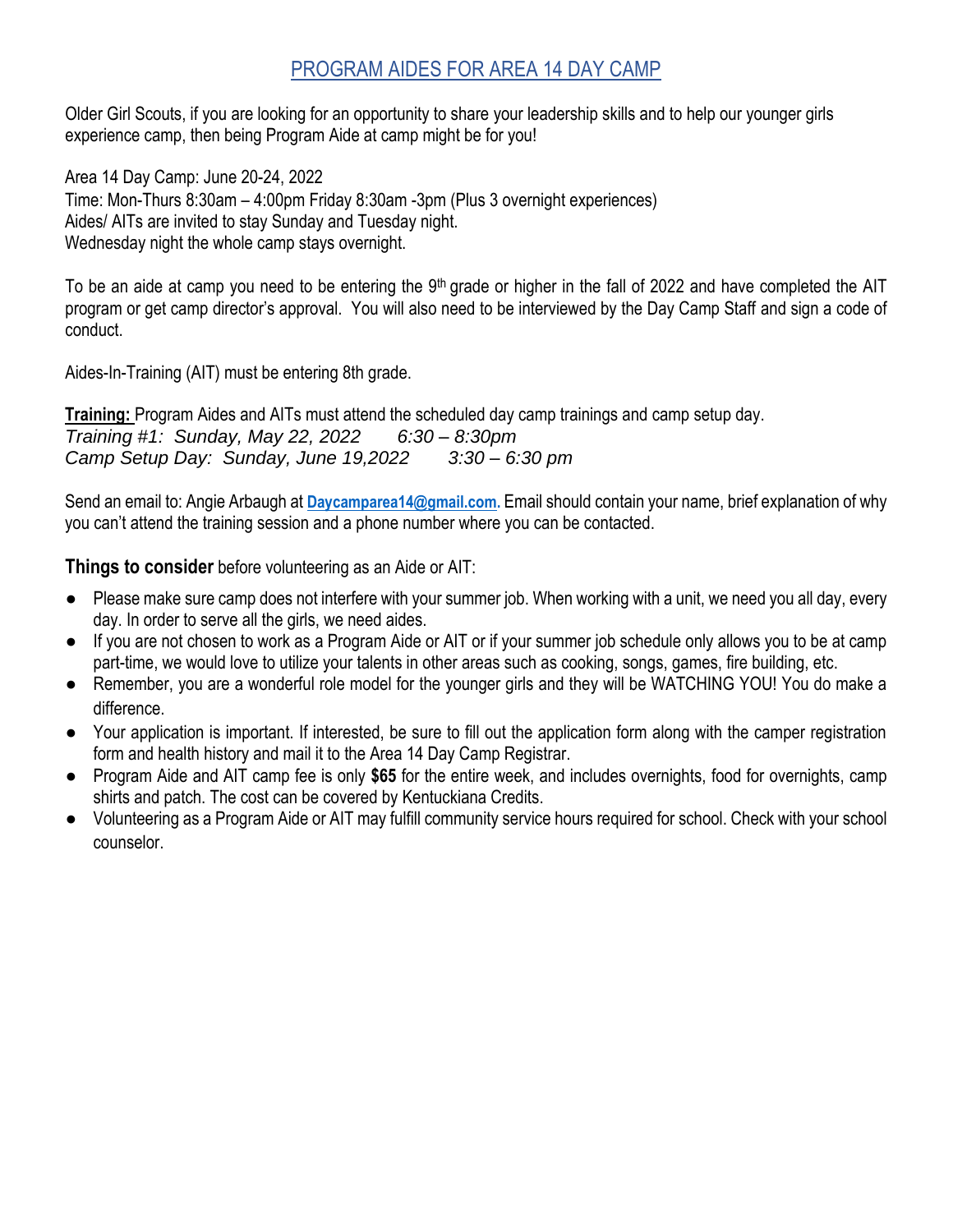**Health History Form** *Complete one for each girl, pixie, boy and adult camper and mail to your camp registrar. Please PRINT clearly and legibly.*

| Campers Name                                                                                                                                                                                                                                                                                                                                 |                                                                                                                                                                                                                                                                                                                                                 |  |                                                                                                                                                                                                                             |                      |                             | Birthday                                                   |   |                               |
|----------------------------------------------------------------------------------------------------------------------------------------------------------------------------------------------------------------------------------------------------------------------------------------------------------------------------------------------|-------------------------------------------------------------------------------------------------------------------------------------------------------------------------------------------------------------------------------------------------------------------------------------------------------------------------------------------------|--|-----------------------------------------------------------------------------------------------------------------------------------------------------------------------------------------------------------------------------|----------------------|-----------------------------|------------------------------------------------------------|---|-------------------------------|
|                                                                                                                                                                                                                                                                                                                                              |                                                                                                                                                                                                                                                                                                                                                 |  | <b>Emergency Information: Custodial Parents/Guardians Names</b>                                                                                                                                                             |                      |                             |                                                            |   |                               |
|                                                                                                                                                                                                                                                                                                                                              | Home Phone <b>Cell</b> Phone <b>Cell</b> Phone <b>Cell</b> Phone <b>Cell</b> Phone <b>Cell Cell CEL</b><br>Work Phone <b>Contract Contract Contract Contract Contract Contract Contract Contract Contract Contract Contract Contract Contract Contract Contract Contract Contract Contract Contract Contract Contract Contract Contract Con</b> |  |                                                                                                                                                                                                                             |                      |                             |                                                            |   |                               |
|                                                                                                                                                                                                                                                                                                                                              | Emergency Contact (if parent/guardian cannot be reached.)                                                                                                                                                                                                                                                                                       |  |                                                                                                                                                                                                                             |                      |                             |                                                            |   |                               |
|                                                                                                                                                                                                                                                                                                                                              |                                                                                                                                                                                                                                                                                                                                                 |  |                                                                                                                                                                                                                             |                      |                             |                                                            |   |                               |
| Name                                                                                                                                                                                                                                                                                                                                         |                                                                                                                                                                                                                                                                                                                                                 |  | Home Phone <b>Cell</b> Phone <b>Cell</b> Phone                                                                                                                                                                              |                      |                             | Relationship to Camper_____________________                |   |                               |
|                                                                                                                                                                                                                                                                                                                                              | Camper's Physician                                                                                                                                                                                                                                                                                                                              |  |                                                                                                                                                                                                                             |                      |                             | Office Phone <b>Container and Container Phone</b>          |   |                               |
|                                                                                                                                                                                                                                                                                                                                              | If hospitalization is required, take camper to                                                                                                                                                                                                                                                                                                  |  |                                                                                                                                                                                                                             |                      |                             |                                                            |   |                               |
|                                                                                                                                                                                                                                                                                                                                              |                                                                                                                                                                                                                                                                                                                                                 |  | Allergies: Check Ø those that apply, specify nature and if treatment requires the use of an EpiPen ®, Benadryl, etc.)                                                                                                       |                      |                             |                                                            |   |                               |
| Allergy                                                                                                                                                                                                                                                                                                                                      |                                                                                                                                                                                                                                                                                                                                                 |  | Nature of Allergy / Treatment                                                                                                                                                                                               |                      | Allergy                     |                                                            |   | Nature of Allergy / Treatment |
| None                                                                                                                                                                                                                                                                                                                                         |                                                                                                                                                                                                                                                                                                                                                 |  |                                                                                                                                                                                                                             | ⊔                    | Hay Fever                   |                                                            |   |                               |
| Animals                                                                                                                                                                                                                                                                                                                                      |                                                                                                                                                                                                                                                                                                                                                 |  |                                                                                                                                                                                                                             | ⊔                    | Medicine/Drugs              |                                                            |   |                               |
| Food                                                                                                                                                                                                                                                                                                                                         |                                                                                                                                                                                                                                                                                                                                                 |  |                                                                                                                                                                                                                             | ❏                    | Plants                      |                                                            |   |                               |
| Insect                                                                                                                                                                                                                                                                                                                                       |                                                                                                                                                                                                                                                                                                                                                 |  |                                                                                                                                                                                                                             | ❏                    | Other:                      |                                                            |   |                               |
|                                                                                                                                                                                                                                                                                                                                              |                                                                                                                                                                                                                                                                                                                                                 |  | Illnesses, Injuries or Health Conditions: (check ⊠ those that apply)                                                                                                                                                        |                      |                             |                                                            |   |                               |
| $\Box$ None                                                                                                                                                                                                                                                                                                                                  |                                                                                                                                                                                                                                                                                                                                                 |  | <b>Bed Wetting</b>                                                                                                                                                                                                          |                      | $\Box$ Headaches            |                                                            | u | Motion sickness               |
| $\Box$ ADD/ADHD                                                                                                                                                                                                                                                                                                                              |                                                                                                                                                                                                                                                                                                                                                 |  | <b>Bleeding/Clotting Disorder</b>                                                                                                                                                                                           |                      | $\Box$ Heart disease/defect |                                                            |   | Seizures                      |
| $\Box$ Asthma                                                                                                                                                                                                                                                                                                                                |                                                                                                                                                                                                                                                                                                                                                 |  | <b>Diabetes</b>                                                                                                                                                                                                             |                      | $\Box$ Hearing Impairment   |                                                            | ❏ | Other:                        |
|                                                                                                                                                                                                                                                                                                                                              |                                                                                                                                                                                                                                                                                                                                                 |  |                                                                                                                                                                                                                             | <b>Immunizations</b> |                             |                                                            |   |                               |
|                                                                                                                                                                                                                                                                                                                                              | $\Box$ Immunizations are up to date.                                                                                                                                                                                                                                                                                                            |  | $\Box$ Family chooses not to immunize. (Provide state approved exemption form from Health Department)                                                                                                                       |                      |                             |                                                            |   |                               |
| Date of last Tetanus shot:                                                                                                                                                                                                                                                                                                                   |                                                                                                                                                                                                                                                                                                                                                 |  |                                                                                                                                                                                                                             |                      |                             |                                                            |   |                               |
|                                                                                                                                                                                                                                                                                                                                              |                                                                                                                                                                                                                                                                                                                                                 |  | Health Supervisor Permission for Medications: (check ⊠ those that apply)                                                                                                                                                    |                      |                             |                                                            |   |                               |
|                                                                                                                                                                                                                                                                                                                                              | Camper may take acetaminophen (ex: Tylenol). ■ Yes ■ No                                                                                                                                                                                                                                                                                         |  |                                                                                                                                                                                                                             |                      |                             | Camper may take oral antihistamine (ex: Benadryl).         |   | $\square$ No<br>$\Box$ Yes    |
|                                                                                                                                                                                                                                                                                                                                              | Camper may take ibuprofen (ex. Advil)                                                                                                                                                                                                                                                                                                           |  | $\Box$ Yes $\Box$ No                                                                                                                                                                                                        |                      |                             | Camper may use topical antihistamine (ex: Benadryl). □ Yes |   | $\square$ No                  |
|                                                                                                                                                                                                                                                                                                                                              |                                                                                                                                                                                                                                                                                                                                                 |  | Camper may use antibiotic ointment (ex: Neosporin). □ Yes □ No                                                                                                                                                              |                      |                             |                                                            |   |                               |
|                                                                                                                                                                                                                                                                                                                                              |                                                                                                                                                                                                                                                                                                                                                 |  | If you checked yes to any illnesses, injuries or other health conditions, please attach a separate sheet of paper with explanation. Give nature, dates, period of any                                                       |                      |                             |                                                            |   |                               |
|                                                                                                                                                                                                                                                                                                                                              | disability and results. Also, list any activities that should be restricted.                                                                                                                                                                                                                                                                    |  |                                                                                                                                                                                                                             |                      |                             |                                                            |   |                               |
|                                                                                                                                                                                                                                                                                                                                              |                                                                                                                                                                                                                                                                                                                                                 |  | Information about medications: Is camper taking any medication? O Yes                                                                                                                                                       | $\square$ No         |                             |                                                            |   |                               |
| If yes, attach a list of the camper's current medications to this form; send a list of any medication changes or updates the first day of camp.                                                                                                                                                                                              |                                                                                                                                                                                                                                                                                                                                                 |  |                                                                                                                                                                                                                             |                      |                             |                                                            |   |                               |
| ┿<br>┿                                                                                                                                                                                                                                                                                                                                       |                                                                                                                                                                                                                                                                                                                                                 |  | Medications for campers under the age of 18 must be kept in the possession of the health supervisor at all times (unless otherwise noted)<br>Any medication to be dispensed should be indicated on the Health History Form. |                      |                             |                                                            |   |                               |
| ┿                                                                                                                                                                                                                                                                                                                                            |                                                                                                                                                                                                                                                                                                                                                 |  | All medication, including over-the-counter products, should be in the original container and marked clearly with the participant's name and directions for use.                                                             |                      |                             |                                                            |   |                               |
| ┿                                                                                                                                                                                                                                                                                                                                            |                                                                                                                                                                                                                                                                                                                                                 |  | Prescribed medications and over-the-counter products must be administered in the prescribed dosage by or in the presence of the health supervisor or as per                                                                 |                      |                             |                                                            |   | the                           |
| written instructions of a custodial parent, a guardian, or a physician.<br>Medication can only be dispensed to the person named on the prescription container.                                                                                                                                                                               |                                                                                                                                                                                                                                                                                                                                                 |  |                                                                                                                                                                                                                             |                      |                             |                                                            |   |                               |
| + As per the Safety-Wise chapter of Volunteer Essentials; medications, including over-the-counter products, cannot be dispensed without prior written                                                                                                                                                                                        |                                                                                                                                                                                                                                                                                                                                                 |  |                                                                                                                                                                                                                             |                      |                             |                                                            |   |                               |
|                                                                                                                                                                                                                                                                                                                                              | permission from a girl's custodial parent or guardian.                                                                                                                                                                                                                                                                                          |  |                                                                                                                                                                                                                             |                      |                             |                                                            |   |                               |
|                                                                                                                                                                                                                                                                                                                                              |                                                                                                                                                                                                                                                                                                                                                 |  | The Health History Form is for health care concerns at this camp only. All medical records will be held in limited access by the health care supervisor of this camp. Minimally                                             |                      |                             |                                                            |   |                               |
| necessary information may be shared with camp staff/volunteers in order to provide adequate participant safety and health care. The health history form will be retained by GSK along                                                                                                                                                        |                                                                                                                                                                                                                                                                                                                                                 |  |                                                                                                                                                                                                                             |                      |                             |                                                            |   |                               |
| with all forms/records with noted treatment for seven years past the age of maturity of the participant. Access to the information will be limited. I have read the above procedures for<br>handling the health form information and I agree to the release of any records necessary for treatment, referral, billing or insurance purposes. |                                                                                                                                                                                                                                                                                                                                                 |  |                                                                                                                                                                                                                             |                      |                             |                                                            |   |                               |
|                                                                                                                                                                                                                                                                                                                                              |                                                                                                                                                                                                                                                                                                                                                 |  | Parent's or Guardian's Statement & Signature - My camper has had a physical examination within the past 24 months and is in good health. I give full permission for my                                                      |                      |                             |                                                            |   |                               |

camper to attend camp and participate in all activities (except as noted on this health history.) The Girl Scouts of Kentuckiana is held harmless in the event of an accident. In the case of injuries, I give permission for medical treatment as deemed necessary. Permission is granted to use any pictures or video footage of my camper for Girl Scout promotional purposes. I agree that all information including immunizations is complete and up to date.

**Volunteer Statement & Signature** - I am in good health and able to participate in all activities at camp (except as noted on this health history.) The Girl Scouts of Kentuckiana is held harmless in the event of an accident. In the case of an injury, I give permission for medical treatment as deemed necessary. Permission is granted to use any pictures or video footage of me for Girl Scout promotional purposes.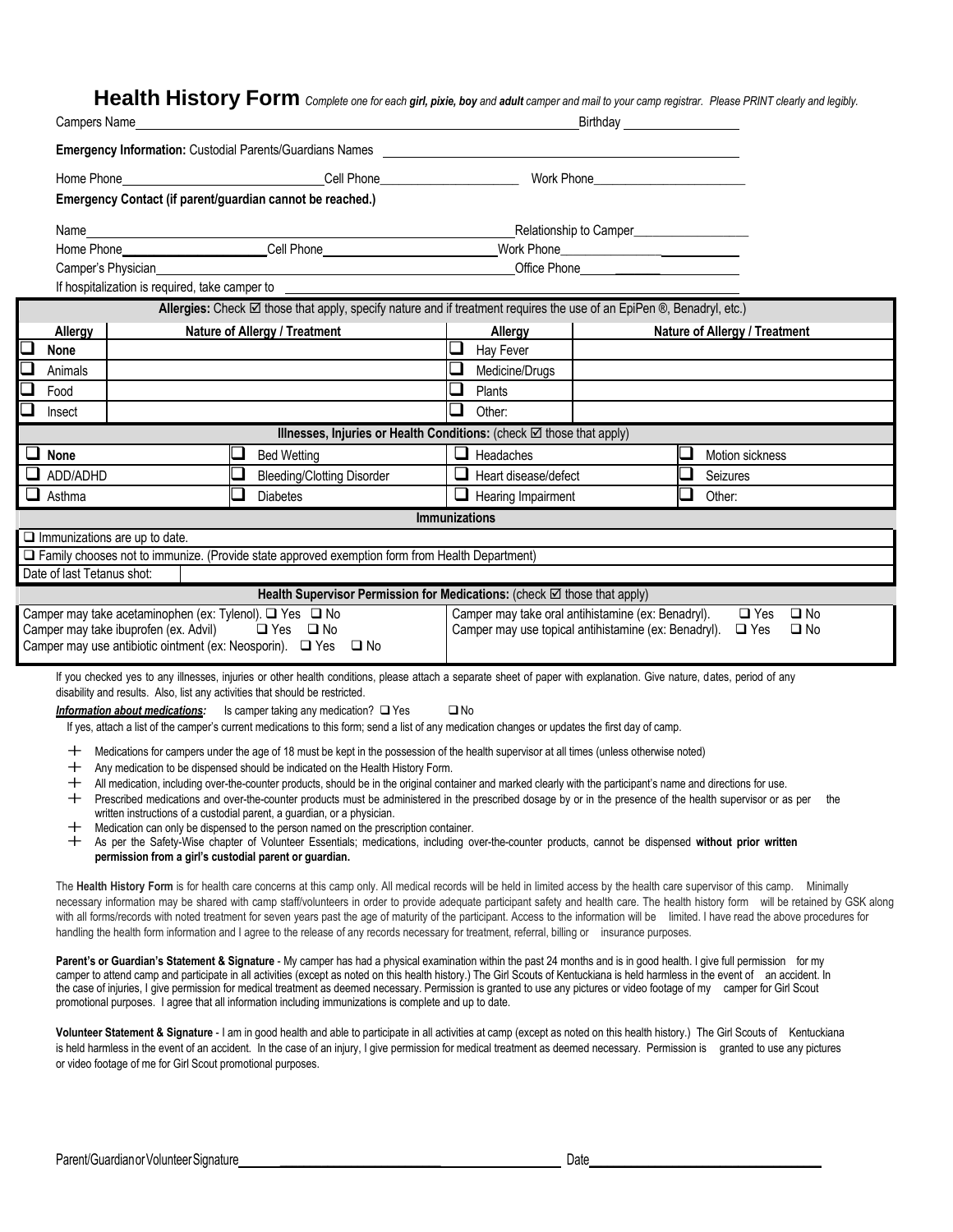#### **Girl Scouts of Kentuckiana Area 14 Day Camp Registration Form**

*Complete a form for all campers, Program Aides/AIT's, Pixies, Boys, & Adults Mail with fee SIGNED Health History form, and Fee Summary*

| <b>Registration Type:</b>                                                             |                                                                                                                                                                                                                                 |  |
|---------------------------------------------------------------------------------------|---------------------------------------------------------------------------------------------------------------------------------------------------------------------------------------------------------------------------------|--|
| Childern of Adult Volunteers only: ____Pixie ______Boy                                |                                                                                                                                                                                                                                 |  |
| Discount of \$10 per person if registered prior to May 1, 2022                        |                                                                                                                                                                                                                                 |  |
|                                                                                       | Camper's Name (Last, First)<br>expansion of the contract of the contract of the contract of the contract of the contract of the contract of the contract of the contract of the contract of the contract of the contract of the |  |
|                                                                                       |                                                                                                                                                                                                                                 |  |
|                                                                                       | Birth Date 11 1 Age Grade in FALL Troop# Years as a Girl Scout                                                                                                                                                                  |  |
|                                                                                       | Fall Girl Scout Level: ___Daisy 1st Grade ___Brownie(2-3) ___Junior(4-5) ___Cadette(6-8) __Senior/Ambassador                                                                                                                    |  |
| Please mark the size for your camper. NO exchanges at camp. Shirts are a 50/50 blend. | T-shirt size: YS __YM __YL __AS __AM __AL __XL __AXXL __XXXL                                                                                                                                                                    |  |
|                                                                                       | Request placement with other Girl Scout. Name<br>Placement requests are not guaranteed. Girls must be in the same level to be considered for placement together. Silblings will not be placed together.                         |  |
|                                                                                       | Camper plans on staying the night Wednesday? __ Y __N If not will need to be picked up at 4pm Wed                                                                                                                               |  |
| Morning Pick up time is 8:15am, Afternoon drop off time is 4:30pm (3:30pm on Friday)  | Transportation to & from camp: Car Rider ____Bus Rider (Select Bus Stop Below)                                                                                                                                                  |  |
| _________St. Gabriel<br>______Mt. Washington Elementary<br>Southern High School       | There is no bus service on Wednesday afternoon<br>or Thursday morning due to the camp overnight.<br>Friday pick up is 3:30pm (1 hour earlier)                                                                                   |  |
| ______ Parent is willing to be a bus stop volunteer?                                  | The bus company requires one at each stop or they will not provide bus service to that stop.                                                                                                                                    |  |
| Custodial Parent/Guardian Information:                                                |                                                                                                                                                                                                                                 |  |
|                                                                                       | Camper is in the custody of: Both Parents Allents Allent Chly Allent Chly Allent: Cherri                                                                                                                                        |  |
|                                                                                       | Phone no<br><u>Financial</u>                                                                                                                                                                                                    |  |
| Email                                                                                 |                                                                                                                                                                                                                                 |  |
|                                                                                       |                                                                                                                                                                                                                                 |  |
| Email                                                                                 |                                                                                                                                                                                                                                 |  |
|                                                                                       |                                                                                                                                                                                                                                 |  |

Name of other persons authorized to pick up camper